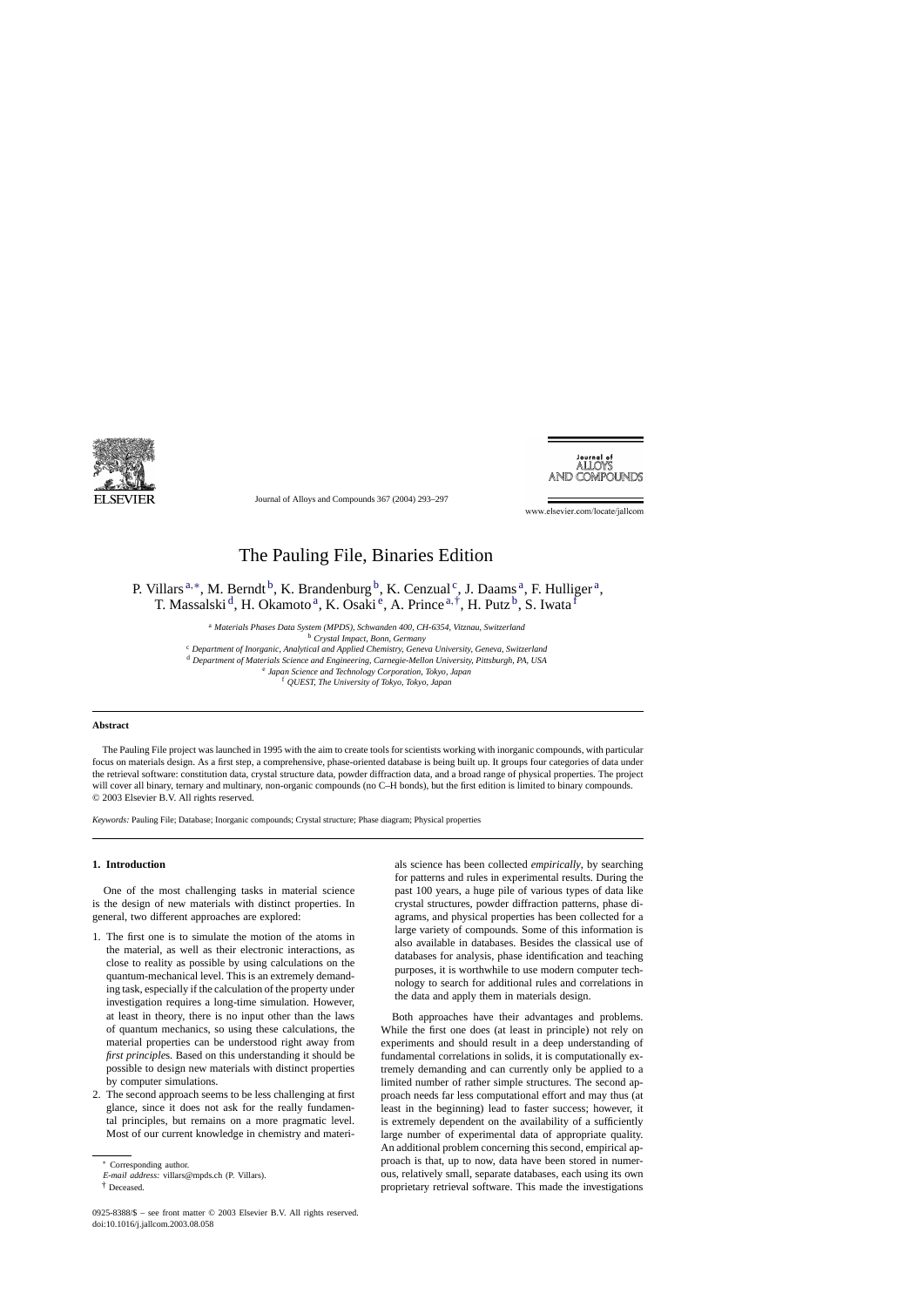<span id="page-1-0"></span>rather tedious and prohibited the user from performing an overall data analysis in order to discover hidden patterns and correlations. These shortcomings of the empirical approach provided the basic motivation for the initiation of the Pauling File project, which started in 1995 as a collaboration between Japan Science and Technology Corporation (JST), Materials Phases Data System (MPDS), and The University of Tokyo. The project includes three steps:

1. The first goal is to create and maintain a comprehensive materials database for all non-organic (no C–H bonds) solid-state phases, covering phase diagrams, crystallographic data, diffraction patterns, and physical properties. An important aspect, along with completeness, is the quality of the data. The data need to be checked with extreme care, since errors will at least confuse the correlation tools, if not result in the derivation of wrong rules.



Fig. 1. One of the phase diagrams proposed for the Ce–Ni system in the Pauling File. The monitor indicates the current position of the cursor in composition and temperature.



Fig. 2. Histogram of interatomic distances and coordination polyhedron around one of the Ni sites in CeNi3.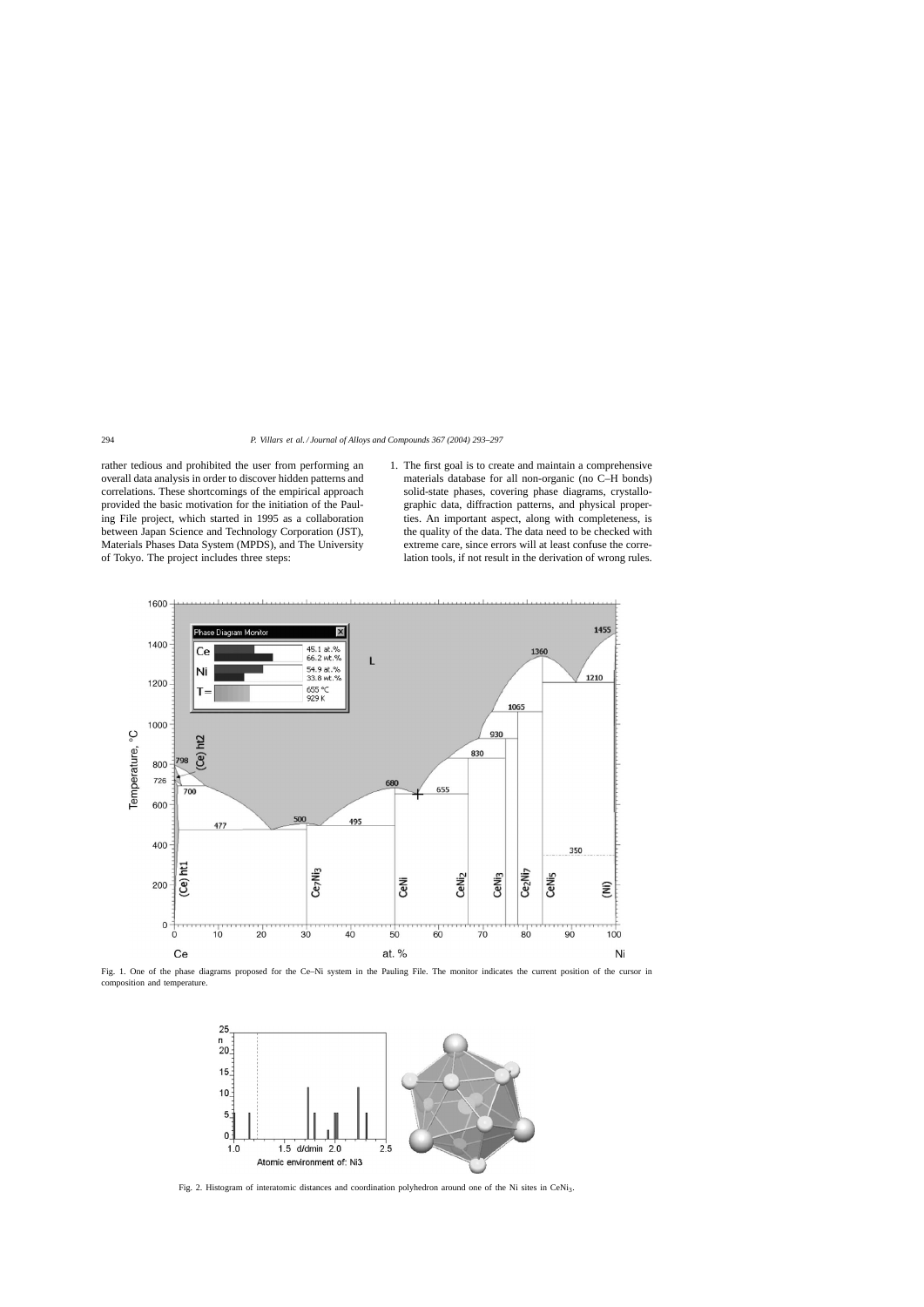- <span id="page-2-0"></span>2. In parallel to the database creation, appropriate retrieval software is developed, which makes the four different groups of materials data mentioned above accessible by a single user interface.
- 3. In the longer term, new materials design tools will be created, which will more or less automatically search the database for correlations needed for a purposeful and rapid design of new materials with pre-defined properties.

# **2. Binaries Edition**

The first off-line Pauling File version is called "Binaries Edition" [\[1\]](#page-4-0) and, as the name already suggests, it is limited to binary compounds. It contains 8000 phase diagrams (with updated phase assignment) covering 2300 binary systems, 28,300 structural data sets (including atom coordinates and displacement parameters, when determined) for more than 10,000 different phases, roughly 3000 experimental and 27,000 calculated diffraction patterns (interplanar spacings, intensities, Miller indices), and around 17,300 physical-property entries (with about 43,100 numerical values and about 10,000 figure descriptions) for some 5000 phases. To reach this result, 21,000 original publications were critically analyzed and processed. Whereas the coverage for crystal structures, diffraction data, and phase diagrams can be considered as satisfactory, it is just the beginning for property data. Nevertheless, the data contained on the CD already equals over 30,000 printed pages, i.e. a 20 volume handbook. In the future, these numbers will increase rapidly when the full (multinary) version of the database will become available as a yearly release in 2007.

Below are given some additional features that distinguish the Pauling File data from other databases and make it particularly valuable.

#### *2.1. Distinct phases concept*

An individual structure or property entry contains data reported for a particular phase in a given literature reference. A *phase* in the Pauling File is defined by the chemical system and the crystal structure and has been given a unique name by the combination of its chemical formula and modification.

The linkage of the four different groups of data was considered most important, therefore the Pauling File was designed as a phase-oriented materials database using a fully relational database system. This was achieved by the creation of a *distinct phases* table as well as all required internal links. In practice this means that each chemical system has been evaluated and the distinct phases identified based on all information available on phase diagrams, crystal structures, etc. Finally, every entry has been linked to such a distinct phase.

# *2.2. Constitution data*

The 8000 phase diagrams contained in the constitution part of the Pauling File include APDIC diagrams and cal-

|                                                     | Ce-Ni, 50 at.% Ni                                                                                                                            |                                                                                    | Phase: CeNi                                                                                                |  |
|-----------------------------------------------------|----------------------------------------------------------------------------------------------------------------------------------------------|------------------------------------------------------------------------------------|------------------------------------------------------------------------------------------------------------|--|
|                                                     |                                                                                                                                              |                                                                                    |                                                                                                            |  |
| <b>Phase classification</b><br>Phase                | CeNi                                                                                                                                         |                                                                                    |                                                                                                            |  |
| Structure type                                      |                                                                                                                                              | TIL, 0S8, 63                                                                       |                                                                                                            |  |
| Compound class intermetallic                        |                                                                                                                                              |                                                                                    |                                                                                                            |  |
|                                                     | Structure class CrB(TII)-FeB stacking variant                                                                                                |                                                                                    |                                                                                                            |  |
| Property class                                      | metal; intermediate valence                                                                                                                  |                                                                                    |                                                                                                            |  |
| Property entry summary                              |                                                                                                                                              |                                                                                    |                                                                                                            |  |
| Formula                                             | CeNI                                                                                                                                         |                                                                                    |                                                                                                            |  |
| <b>Investigation</b>                                | thermal and thermodynamic properties; electronic and electrical properties;                                                                  |                                                                                    |                                                                                                            |  |
|                                                     | magnetic properties                                                                                                                          |                                                                                    |                                                                                                            |  |
| Bibliographic data                                  |                                                                                                                                              |                                                                                    |                                                                                                            |  |
|                                                     |                                                                                                                                              |                                                                                    |                                                                                                            |  |
| <b>簡 Publication</b>                                |                                                                                                                                              |                                                                                    |                                                                                                            |  |
| <b>Title</b>                                        | INTERMEDIATE VALENCE STATE OF CERIUM IN CeNi                                                                                                 |                                                                                    |                                                                                                            |  |
| <b>Reference</b><br>Language                        | Journal of the Less-Common Metals (1983) 94, 165-172<br>English                                                                              |                                                                                    |                                                                                                            |  |
| <b>Authors</b>                                      | <b>Name</b>                                                                                                                                  | Organization/City                                                                  |                                                                                                            |  |
|                                                     | Gignoux                                                                                                                                      | Centre National de la Recherche Scientifique, Laboratoire Louis                    |                                                                                                            |  |
|                                                     | D.<br>Néel; Grenoble, France                                                                                                                 |                                                                                    |                                                                                                            |  |
|                                                     | Givord F.                                                                                                                                    | Centre National de la Recherche Scientifique, Laboratoire Louis                    |                                                                                                            |  |
|                                                     | Néel; Grenoble, France                                                                                                                       |                                                                                    |                                                                                                            |  |
|                                                     | Lemaire                                                                                                                                      | Centre National de la Recherche Scientifique, Laboratoire Louis                    |                                                                                                            |  |
|                                                     | Néel; Grenoble, France<br>R.<br>Tasset F. Laue Langevin Institute; Grenoble, France                                                          |                                                                                    |                                                                                                            |  |
|                                                     |                                                                                                                                              |                                                                                    |                                                                                                            |  |
|                                                     | Thermal and thermodynamic properties                                                                                                         |                                                                                    |                                                                                                            |  |
|                                                     |                                                                                                                                              |                                                                                    |                                                                                                            |  |
| <b>Heat capacity</b>                                | $C_p = 30$ J K <sup>-1</sup> g-at. <sup>-1</sup><br>$[C_0 = 59 \text{ J K}^{-1} \text{ mol}^{-1}]$                                           | $T = 300 K$ ; 1 mole: CeNi                                                         |                                                                                                            |  |
|                                                     | information taken from fig. 4(CeNi)                                                                                                          |                                                                                    |                                                                                                            |  |
| <b>Heat capacity</b>                                | $C_p = 20$ J K <sup>-1</sup> g-at. <sup>-1</sup>                                                                                             | $T = 67 K$ ; 1 mole: CeNi                                                          |                                                                                                            |  |
|                                                     | $[C_p = 40 \text{ J K}^{-1} \text{ mol}^{-1}]$                                                                                               |                                                                                    |                                                                                                            |  |
|                                                     | information taken from fig. 4(CeNi)                                                                                                          |                                                                                    |                                                                                                            |  |
| <b>Heat capacity</b><br>coefficients                | $y = 33$ mJ K <sup>-2</sup> q-at. <sup>-1</sup><br>$[y=65 \text{ m}]\text{K}^{-2} \text{ mol}^{-1}]$                                         | 1 mole: CeNi                                                                       |                                                                                                            |  |
|                                                     | from $C_p(5-13 K)$                                                                                                                           |                                                                                    |                                                                                                            |  |
|                                                     |                                                                                                                                              |                                                                                    |                                                                                                            |  |
| $\angle$ Figures                                    | <b>Figure</b>                                                                                                                                |                                                                                    |                                                                                                            |  |
|                                                     |                                                                                                                                              |                                                                                    |                                                                                                            |  |
|                                                     |                                                                                                                                              | Title                                                                              | <b>Parameters</b>                                                                                          |  |
|                                                     | 4(CeNI) heat capacity at constant pressure -<br>temperature diagram of CeNi                                                                  |                                                                                    | $Cp[J K-1 mol-1]$ vs. T<br>$[0-300K]$                                                                      |  |
|                                                     | inset shows $\Delta C_p = C_p(CeNi) - C_p(LaNi)$                                                                                             |                                                                                    |                                                                                                            |  |
|                                                     |                                                                                                                                              |                                                                                    |                                                                                                            |  |
|                                                     | Electronic and electrical properties                                                                                                         |                                                                                    |                                                                                                            |  |
| <b>Class</b>                                        | metal                                                                                                                                        |                                                                                    |                                                                                                            |  |
| <b>Class</b>                                        | intermediate valence                                                                                                                         |                                                                                    |                                                                                                            |  |
| <b>Electrical</b>                                   | $p = 5 10^{-9} \Omega m$                                                                                                                     | $T = 0K$                                                                           |                                                                                                            |  |
| resistivity                                         | approximate value, extrapolated from fig. 5, isotropic                                                                                       |                                                                                    |                                                                                                            |  |
| <b>Electrical</b>                                   | $p = 7.810^{-7} \Omega m$                                                                                                                    | $T = 300 K; [0 0 1]$                                                               |                                                                                                            |  |
| resistivity                                         | information taken from fig. 5(CeNi)                                                                                                          |                                                                                    |                                                                                                            |  |
|                                                     |                                                                                                                                              |                                                                                    |                                                                                                            |  |
|                                                     | Magnetic properties                                                                                                                          |                                                                                    |                                                                                                            |  |
| $\angle$ Figures                                    |                                                                                                                                              |                                                                                    |                                                                                                            |  |
|                                                     | <b>Figure</b>                                                                                                                                | <b>Title</b>                                                                       | <b>Parameters</b>                                                                                          |  |
|                                                     | 3(solid) magnetic susceptibility - temperature                                                                                               |                                                                                    | $X[10^{-3}$ emu mol <sup>-1</sup> ] vs. T                                                                  |  |
|                                                     | diagram of CeNi, µoHext= 5 T                                                                                                                 |                                                                                    | $[0-300K]$                                                                                                 |  |
|                                                     |                                                                                                                                              | twice as high as $X(4 K)$ ; between 25 and 60 K $X_c$ follows a T <sup>2</sup> law | along the three axes; broad maximum of $X_c$ of 2.2 10 <sup>-8</sup> m <sup>3</sup> g-at. <sup>-1</sup> is |  |
|                                                     |                                                                                                                                              |                                                                                    | characteristic of a Fermi liquid; Curie-Weiss-like behavior above 180                                      |  |
|                                                     |                                                                                                                                              | K is strongly correlated to the value of band susceptibility $X_0$                 |                                                                                                            |  |
|                                                     |                                                                                                                                              | Experimental                                                                       |                                                                                                            |  |
|                                                     |                                                                                                                                              |                                                                                    |                                                                                                            |  |
| <b>A</b> Preparation                                |                                                                                                                                              |                                                                                    |                                                                                                            |  |
| <b>Starting</b>                                     | <b>Material</b><br>Purity                                                                                                                    |                                                                                    |                                                                                                            |  |
| materials                                           | 99.9 wt.%<br>Ce                                                                                                                              |                                                                                    |                                                                                                            |  |
|                                                     | Ni<br>99.99 wt.%                                                                                                                             |                                                                                    |                                                                                                            |  |
| <b>Synthesis</b><br><b>Crucible</b>                 | induction-melted<br>cold crucible                                                                                                            |                                                                                    |                                                                                                            |  |
| <b>Treatment</b>                                    | crystals grown by Czochralski method                                                                                                         |                                                                                    |                                                                                                            |  |
|                                                     |                                                                                                                                              |                                                                                    |                                                                                                            |  |
| Sample description                                  |                                                                                                                                              |                                                                                    |                                                                                                            |  |
| Sample form                                         | single crystals and polycrystalline samples                                                                                                  |                                                                                    |                                                                                                            |  |
|                                                     |                                                                                                                                              | Cross links                                                                        |                                                                                                            |  |
|                                                     |                                                                                                                                              |                                                                                    |                                                                                                            |  |
| <b>A Related PAULING FILE entries</b><br>Same phase | CeNi                                                                                                                                         |                                                                                    |                                                                                                            |  |
| Same type                                           | CaAg HfAI ThAI YAI rt ZrAI rt CaAu rt AuCe ht AuDy rt AuEr rt AuGd rt<br>AuHo rt AuLa ht AuNd ht1 AuPr ht1 AuSm ht1 AuTb rt AuTh AuTm rt CrB |                                                                                    |                                                                                                            |  |

Fig. 3. Extract from a Pauling File property data sheet for the phase CeNi.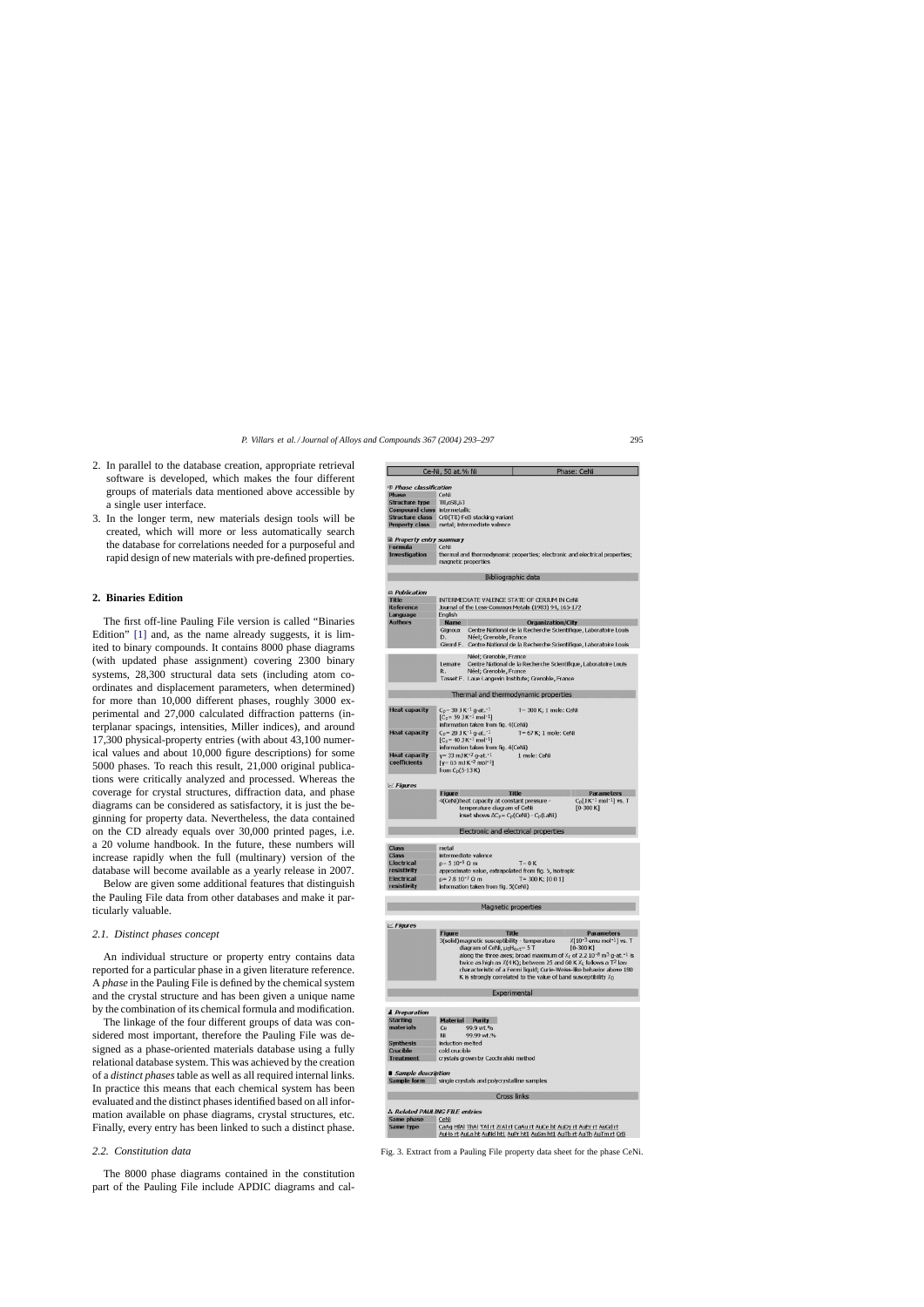<span id="page-3-0"></span>

Fig. 4. A structure map Mendeleev number *MN* vs. ratio of Mendeleev numbers *MN*min/*MN*max prepared using Discovery. It shows the separation of binary phases crystallizing with the structure types CsCl and NaCl under ambient conditions.

culated diagrams (see example in [Fig. 1\).](#page-1-0) All have been redrawn from the original papers. The format has been standardized by converting wt.% and other expressions for composition to at.%. The diagrams are interactive so that, by clicking on a phase label, for instance, the user has access to all the data linked to that phase. The temperature range of existence for each phase and the type of formation reaction are stored.

# *2.3. Structure data*

The structural part of the database contains cell parameters, space group, positional and displacement parameters, the minimal requirement being a complete set of cell parameters reported for a well-defined composition. The crystallographic data are accompanied by information about sample preparation and experimental conditions for the structure determination. The cell parameters and atom coordinates are presented as published, but also standardized, in order to facilitate the comparison of isotypic compounds. The latter data are prepared in a three-step procedure:

- The symmetry is checked and the data transformed into a space group of higher symmetry, when relevant.
- The data are standardized [\[2\],](#page-4-0) applying criteria for the choice of the space group setting, origin of the coordinate system, representative triplets, etc.
- Data sets for isotypic compounds are compared and, if necessary, adjusted by applying an origin shift, etc.